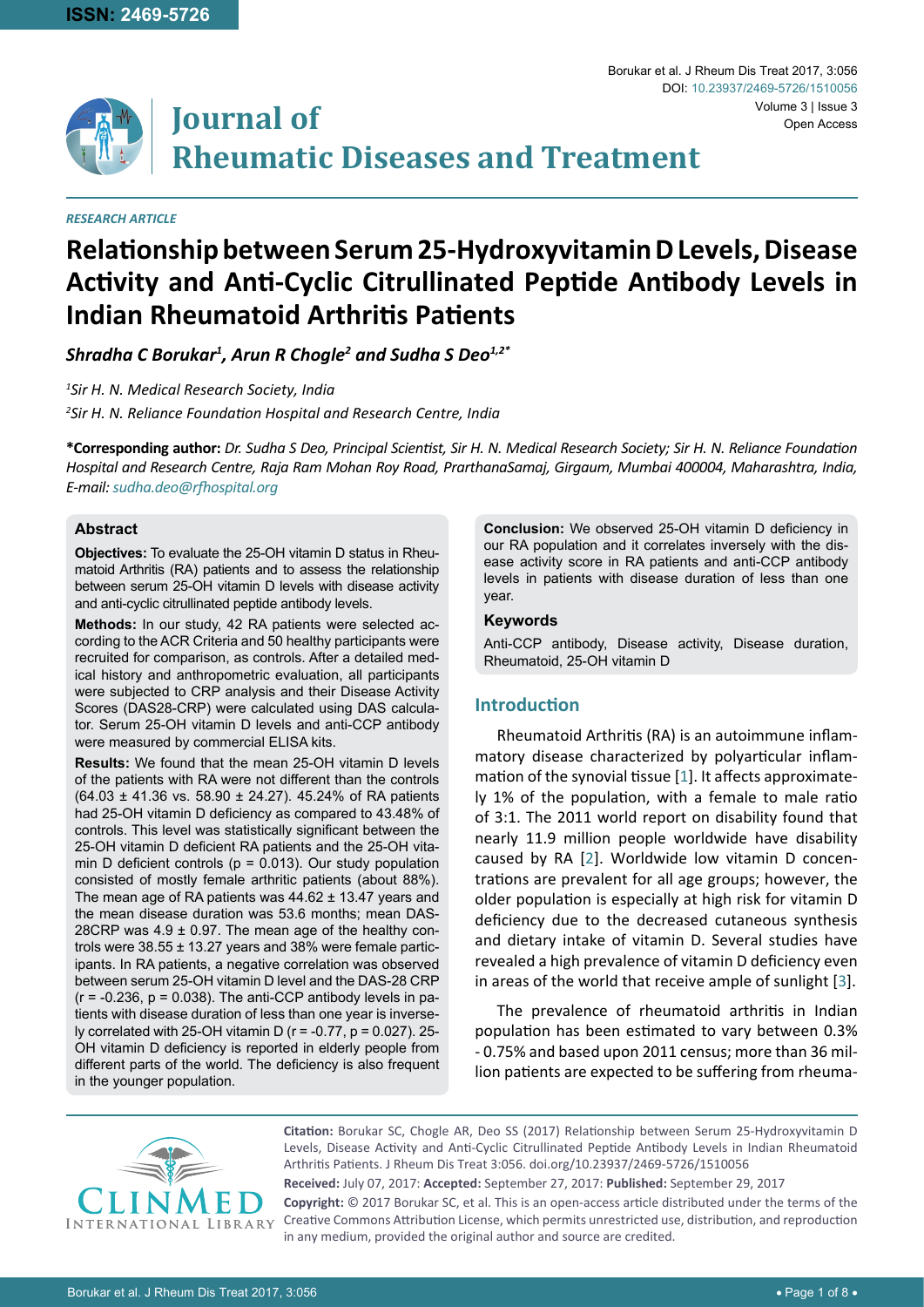toid arthritis in India [\[4\]](#page-6-6). The prevalence of RA in India is similar to that reported in the developed countries. It is higher than that reported from China, Indonesia, Philippines and rural Africa. These findings are in keeping with the fact that the north Indian population is genetically closer to the Caucasians than to other ethnic groups. The prevalence of hypovitaminosis D (< 20 ng/ mL) among young adults in India, is around 70% with a slightly higher preponderance in women (76%). The inadequate sun exposure is an important cause of the hypovitaminosis D [\[5\]](#page-6-7). Deficiency of 25-OH vitamin D in India is very common (50-90%) in all age groups and both sexes. More than 90% individuals above 50 years have 25-OH vitamin D deficiency in India [\[6\]](#page-6-8).

The early diagnosis of RA is essential, as the progression occurs within 2 years of disease onset and if not aggressively treated early, joint destruction is irreversible. RA patients are often difficult to diagnose early, because they do not always show typical symptoms and signs and they may not fulfil the ACR (American College of Rheumatology) classification criteria. RF (Rheumatoid Factor) assay is 54% to 88% sensitive and 48% to 92% specific, and it is frequently detected in hepatitis and other connective tissue diseases. Among the new antibodies described in the recent years in patients with RA, Anticyclic Citrullinated Peptide (Anti-CCP) antibodies are very specific for RA [[7](#page-6-9)]. A greater number of RA studies in India may include the anti-CCP antibody assay in the future, as its ability to diagnose patients with RA correctly, is established. In a study conducted in India, to investigate the sensitivity and specificity of anti-CCP antibodies in RA patients with respect to patients with non-RA rheumatic diseases, the sensitivity of the assay was 85% and the specificity was 90%. Anti-CCP antibodies are useful in the detection of early arthritis [[8](#page-6-10)]. Moreover, anti-CCP is detected in less than 1% of healthy individuals; it can even appear before RA is clinically evident and detectable [[9](#page-6-11)].

Emerging evidence suggests that 25-OH vitamin D plays an important role in immune regulation [[10](#page-6-12)]. Preliminary studies suggest that low levels of 25-OH vitamin D may be common in Rheumatoid Arthritis (RA) [[11](#page-6-13)] and is involved in the pathogenesis of RA as well as the activity of RA [[2](#page-6-1)]. Vitamin D receptors are found on several immune cells and *in vitro* studies have shown that vitamin D metabolites modulate T cell proliferation and dendritic cell function. Vitamin D is a secosteroid hormone involved in bone and calcium metabolism. It is involved in the regulation of calcium homeostasis, as it regulates calcium absorption from the gastrointestinal system. The hormone is synthesized in the skin by the action of ultraviolet irradiation [[12](#page-6-14)]. It is produced in the skin from 7-dehydrocholesterol under the influence of sunlight as well as intake from the diet. In the liver, vitamin D is converted to 25-hydroxyvitamin D, which is the specific vitamin D metabolite that is measured in serum to determine a person's vitamin D status [\[13](#page-6-15)]. In the kid-

neys and extrarenal tissues, 25-OH vitamin D is converted into calcitriol, the biologically active form of vitamin D, which mediates its biological effects by binding to the vitamin D receptor. Both genetic and nongenetic (e.g. environmental, infectious, hormonal) elements may be responsible for the prevalence of RA. 25-OH vitamin D might be one of the environmental factors relevant with RA. There is a higher prevalence of osteoporosis in RA patients, and clinicians often supplement vitamin D together with calcium for this reason.

Recent evidence demonstrates that vitamin D may correlate inversely with occurrence, development, disease activity and flare ups of RA [\[14-](#page-6-3)[16](#page-6-4)]. There have been conflicting results regarding the correlation between the disease activity levels in RA patients and blood levels of 25-OH vitamin D and  $1,25(OH)_{2}D$ . The present study was undertaken to estimate the prevalence and determinants of 25-OH vitamin D deficiency in patients with RA, and to analyse the correlation of 25-OH vitamin D with disease activity and anti-cyclic citrullinated peptide antibody.

## **Materials and Methods**

In our study, 42 patients with RA, diagnosed by American College of Rheumatology (ACR) criteria [[17](#page-6-5)] and after radiological analysis, were included. Recruitment of the patients was from OPD of Sir H. N. Reliance Foundation Hospital and Research Centre. The control group of 50 healthy participants were enrolled of which 38% were female participants. The mean age of the healthy controls were  $38.55 \pm 13.27$  years. The patients below 18 years of age, pregnant patients, patients with positive serology for HIV, hospitalized patients and patients with history of infection in last one year were excluded from the study.

All patients were evaluated for their systematic involvement. Besides this, at the time of recruitment, the physical findings such as height, weight, blood pressure, duration of the disease and DAS28-CRP score and CRP analysis was done. Patient Global Assessment (PGA) of disease activity, swelling, morning stiffness were noted. The DAS Score was calculated by counting number of swollen joints (out of 28) and the tender joints (out of 28) [[17](#page-6-5)]. The treatment for RA patients was recorded which included Disease Modifying Anti-Rheumatic Drugs (DMARDs) with calcium and vitamin D supplements.

#### **Methods**

10 ml of blood was collected through peripheral venipuncture from all the study participants. The serum was separated and stored at -80 °C for determination of 25-OH vitamin D (Immunodiagnostic Systems Ltd, USA; Catalogue No: AC-57F1) and anti-CCP antibody (Eurodiagnostica Germany; Catologue No: RA-96 PLUS). The specifications of 25-OH vitamin D Elisa kit is: LOD: 25 nmol/L; range: 25-250 nmol/L; mean linearity = 102%;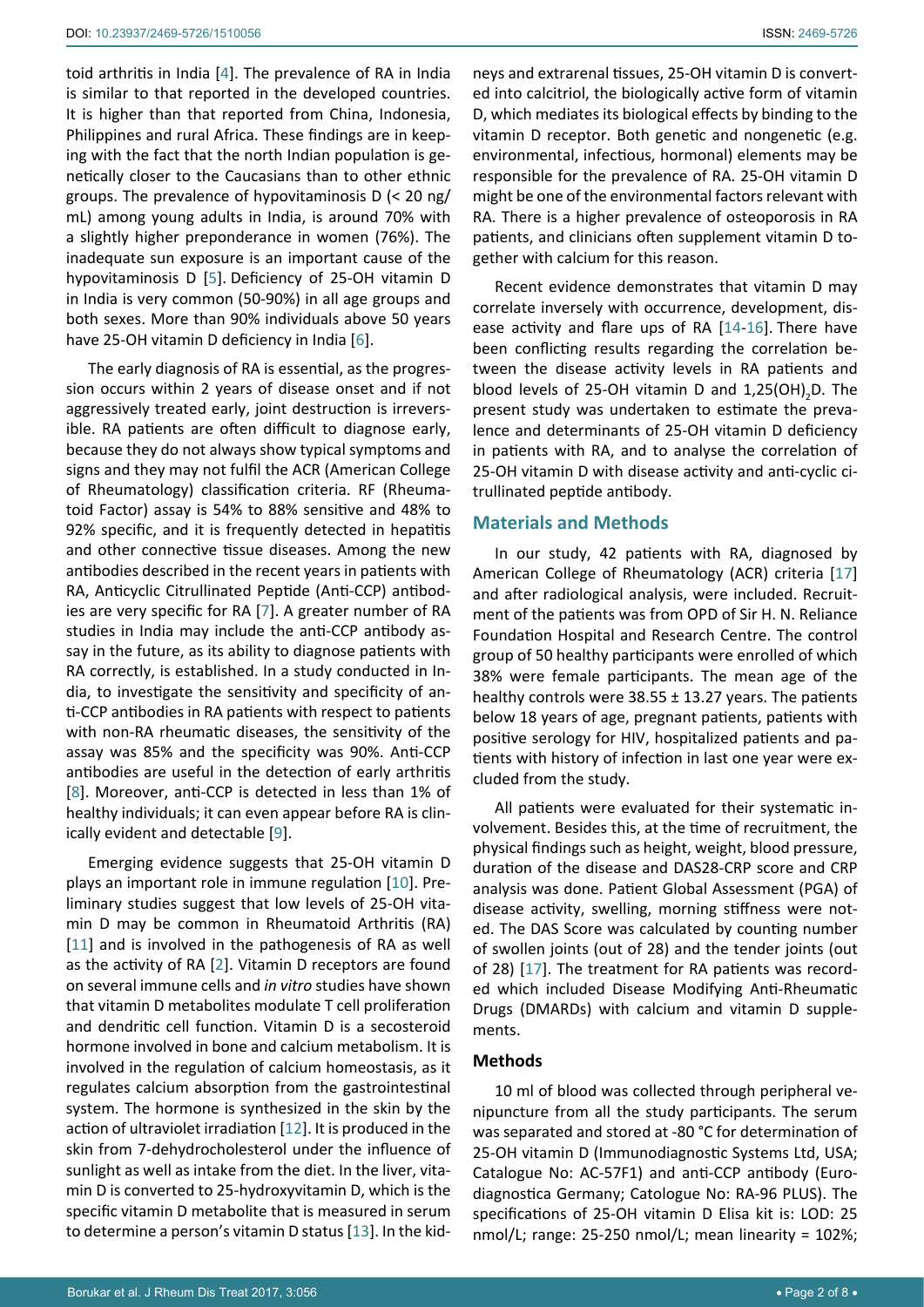mean recovery = 101%; specificity = 75-100%. The specifications of anti-CCP antibody Elisa kit is: LOD: 25 U/mL; range: 25-3200 U/mL; mean recovery = 101%; specificity = 97.5%. CRP analysis was detected by agglutination method on fully automated XL-300 in a diagnostic laboratory. Calculation and evaluation of disease activity using DAS28-CRP according to the formula on the DAS website is as given below:

DAS28-CRP = 0.56\* sqrt(TJC28) + 0.28\* sqrt(SJC28) + 0.36\* Ln(CRP+1) + 0.014\* GH+0.96 [\[18](#page-6-17)].

(TJC: Tender Joint Count; SJC: Swollen Joint Count; CRP: C-reactive Protein; GH: General Health on a 100 mm Visual Analogue Scale. The disease activity is considered 'high' with the score of > 5.1, 'moderate' is defined as score 3.2-5.1, 'low' with < 3.2, and the score of < 2.6 for diseases in 'remission'. With regard to age, the patients were divided into 3 groups: (1) Younger than 30 years; (2) 30 to 50 years and (3) Older than 50 years.

#### **Statistical analysis**

The analyses were performed using the Statistical Package for Social Sciences SPSS) software, version 21.0 (SPSS, Chicago, IL, USA). The numerical data confirmed to a normal distribution was assessed by Kolmogorov-Smirnov test. Independent t-test was used to evaluate the differences between patients and controls. One-way ANOVA was used to compare the sub-groups in RA group. Scatter plots with linear regression line were drawn. To determine the correlation between the disease activity and 25-OH vitamin D status in RA patients Spearman's correlation coefficient was used. We used the threshold of 50 nmol/l to define 25-OH vitamin D deficiency based on recent literature [\[19\]](#page-6-18). To evaluate distribution of patients and controls across 25-OH vitamin D status groups (deficiency, insufficiency and sufficiency), Chi-square test was applied. Logistic regression was used to estimate the Odds Ratio (OR) for calculating the 25-OH vitamin D deficiency in RA patients and the controls. The significance cut-off value (P) was fixed to 0.05.

## **Results**

#### **Baseline characteristics**

[Table 1](#page-2-0) represents the characteristics of RA patients and controls. Our study population consisted of mostly female arthritic patients (88%) with mean age of 44.62 ± 13.47 years and the mean disease duration was 53.6 months; mean DAS28CRP was  $4.9 \pm 0.97$ . The mean SJC and TJC counts in the RA patients were  $5.86 \pm 3.85$  and 9.05  $\pm$  4.38 respectively. The mean age of the healthy controls were  $38.55 \pm 13.27$  years and 38% were female participants. The CRP levels  $(21.32 \pm 34.04 \text{ vs. } 7.46 \pm 9.16)$ mg/l in RA patients was significantly increased in patients as compared to the controls indicating inflammation in the patients of our study. Around 42.1% of patients were being treated with Methotrexate, 15.8% were being treated with Leflunomide, 13.2% were being treated with Sulphasalazine while 65.8% patients were being treated with Hydroxychloroquine. All the patients were taking vitamin D supplements. None of the patients were given glucocorticoids. We found that the mean of the 25-OH vitamin D levels of the patients with RA was not different than the controls (64.03  $\pm$  41.36 vs. 58.90  $\pm$  24.27) nmol/l and not statistically significant ( $p = 0.537$ ). Also, the anti-CCP antibody levels were observed to be significantly higher in RA patients (368.63  $\pm$  284.52 U/ml) as compared to the controls (21.9  $\pm$  3.24 U/ml). Around 80% of the RA patients were anti-CCP antibody positive. There is a negative correlation between anti-CCP antibody levels and 25-OH vitamin D in RA patients ( $n = 17$ ) with disease duration of less than one year ( $r = -0.77$ ,  $p = 0.027$ ).

## **Prevalence of 25-OH vitamin D deficiency and insufficiency**

In [Table 2](#page-3-0), RA patients were classified in groups of 25- OH vitamin D deficiency (< 50 nmol/l), insufficiency (50-75 nmol/l) and sufficiency (> 75 nmol/l) as groups done by Attar SM, et al. [[20](#page-6-16)]. As observed, 25-OH vitamin D deficiency was more prevalent in RA group compared to the Control group. As seen from the table, prevalence of serum 25-OH vitamin D deficiency in RA and controls was 45.24% and 43.48%, respectively. This level was statistically significant between the 25-OH vitamin D deficient RA patients and the 25-OH vitamin D deficient controls using the independent t-test (p = 0.013). In logistic regression analysis, to evaluate the 25-OH vitamin D deficiency in RA patients and controls, the odds of 25-OH vitamin D deficiency in RA patients was 1.1 times higher than 25-OH vitamin D deficient controls (OR = 1.10, 95% CI, 0.995 - 1.221, P = 0.06). Also, 16.67% of RA patients were 25-OH vitamin D insufficient whereas

<span id="page-2-0"></span>**Table 1:** Characteristics of rheumatoid arthritis patients (N = 42) and Controls (N = 50).

| <b>Sr. No</b>  | <b>Variables</b>         | RA Patients ( $n = 42$ ) | Controls ( $n = 50$ ) | P value         |
|----------------|--------------------------|--------------------------|-----------------------|-----------------|
|                |                          | Mean ± SD                | Mean ± SD             |                 |
|                | Age (years)              | $44.62 \pm 13.47$        | $38.55 \pm 13.27$     | NS.             |
| $\overline{2}$ | <b>SJC</b>               | $5.86 \pm 3.85$          |                       |                 |
| 3              | TJC.                     | $9.05 \pm 4.38$          |                       |                 |
| 4              | $CRP$ (mg/l)             | $21.32 \pm 34.04$        | $7.46 \pm 9.16$       | $< 0.001$ "     |
| 5              | DAS28 CRP                | $4.9 \pm 0.97$           |                       |                 |
| 6              | 25-OH Vitamin D (nmol/l) | $64.03 \pm 41.36$        | $58.90 \pm 24.27$     | NS.             |
|                | Anti-CCP Antibody (U/ml) | $368.63 \pm 284.52$      | $21.9 \pm 3.24$       | $ $ < 0.001 $"$ |

P value < 0.05\* is significant; SJC: Swollen Joint Count; TJC: Tender Joint Count; CRP: C-Reactive Protein; DAS28-CRP: Disease Activity Score-CRP; 25-OH Vitamin D: 25-Hydroxyvitamin D; Anti-CCP antibody: Anti-cyclic Citrullinated Peptide Antibody.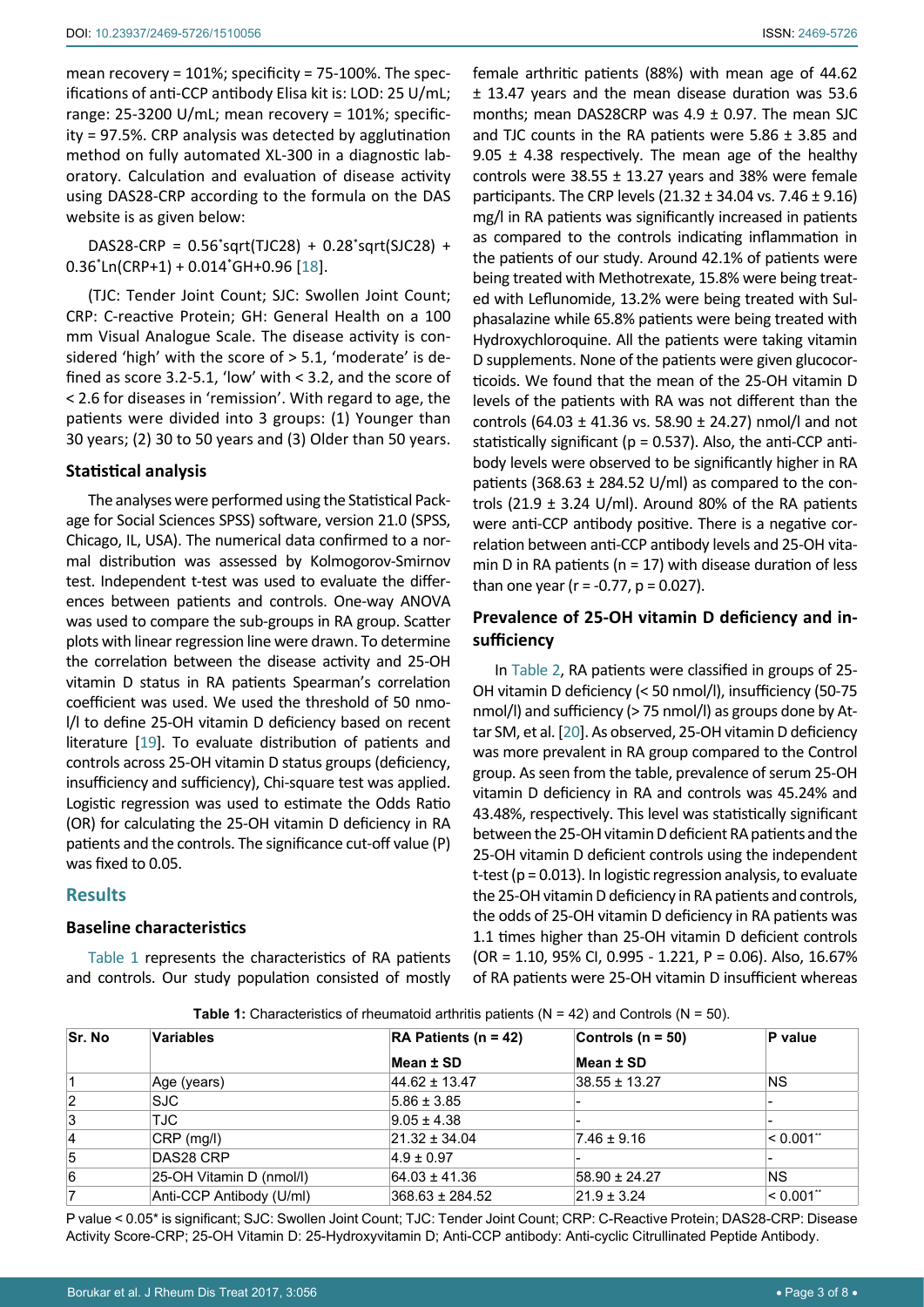26.1% of the controls had 25-OH vitamin D insufficiency.

## **Relationship between 25-OH vitamin D and RA disease activity**

[Table 3](#page-3-1) represents the clinical parameters of the RA patients according to the Disease Activity Score (DAS28- CRP). Around 69.05% of the RA patients have 'high' disease activity score while 30.95% have moderate Disease Activity Score (DAS28-CRP). The mean 25-OH vitamin D level in high disease activity group (n = 29) is 58.52  $\pm$  55.13 nmol/l which is significantly low as compared to that in moderate disease activity group patients (96.60 ± 44.13) nmol/l.

[Figure 1](#page-3-2) shows that the correlation between serum 25(OH) D level and the Disease Activity Score-CRP (DAS-28 CRP) in RA patients. There is a negative correlation between the serum 25-OH vitamin D level and the DAS-28 score (r = -0.236, p = 0.038).

[Figure 2](#page-4-0) represents the histogram showing the range

<span id="page-3-2"></span>

**Figure 1:** Graphical representation of relationship of 25-OH Vitamin D and Disease Activity Score (DAS28-CRP) in Rheumatoid Arthritis Patients (n = 42).

<span id="page-3-0"></span>

| Table 2: Comparison of serum levels of 25-OH Vitamin D sufficiency in RA patients and Controls using the independent t-test. |  |  |
|------------------------------------------------------------------------------------------------------------------------------|--|--|
|------------------------------------------------------------------------------------------------------------------------------|--|--|

| Parameter                           | <b>RA Group</b>    | <b>Control Group</b> | P value                |
|-------------------------------------|--------------------|----------------------|------------------------|
|                                     | Mean ± SD          | Mean ± SD            |                        |
| 25-OH vitamin D Sufficiency Level   | $104.88 \pm 19.36$ | $88.62 \pm 8.65$     | <b>NS</b>              |
| (greater than 75 nmol/l)            | $(38.1\%)$         | (30.43%)             |                        |
| 25-OH vitamin D Insufficiency Level | $65.76 \pm 8.71$   | $63.22 \pm 11.13$    | <b>NS</b>              |
| $(50 - 75 \text{ nmol/l})$          | (16.67%)           | $(26.1\%)$           |                        |
| 25-OH vitamin D Deficiency Level    | $28.33 \pm 10.61$  | $35.50 \pm 3.74$     | $ $ < 0.013 $^{\circ}$ |
| $\vert$ (less than 50 nmol/l)       | $(45.24\%)$        | (43.48%)             |                        |

P value < 0.05\* is significant; 25-OH Vitamin D: 25-hydroxyvitamin D.

<span id="page-3-1"></span>**Table 3:** Clinical features in RA patients between High DAS28-CRP and moderate DAS28-CRP.

|                          | $\mid$ High DAS28-CRP (i.e. $> 5.1$ ) | Moderate DAS28-CRP (i.e. 3.2-5.1) | $P$ value |
|--------------------------|---------------------------------------|-----------------------------------|-----------|
| Parameter                | Mean $\pm$ SD (n = 29)                | Mean $\pm$ SD (n = 13)            |           |
| 25-OH Vitamin D (nmol/l) | $58.52 \pm 55.13$                     | $96.60 \pm 44.13$                 | $0.04^*$  |
| $ CRP$ (mg/l)            | $27.16 \pm 40.15$                     | $9.15 \pm 5.89$                   | 0.134     |
| <b>SJC</b>               | $6.03 \pm 4.07$                       | $4.75 \pm 2.38$                   | 0.314     |
| TJC                      | $9.62 \pm 4.67$                       | $7.25 \pm 3.08$                   | 0.115     |

P value < 0.05\* is significant; 25-OH Vitamin D: 25-Hydroxyvitamin D; DAS28-CRP: Disease Activity Score-CRP; CRP: C-Reactive Protein; SJC: Swollen Joint Count; TJC: Tender Joint Count.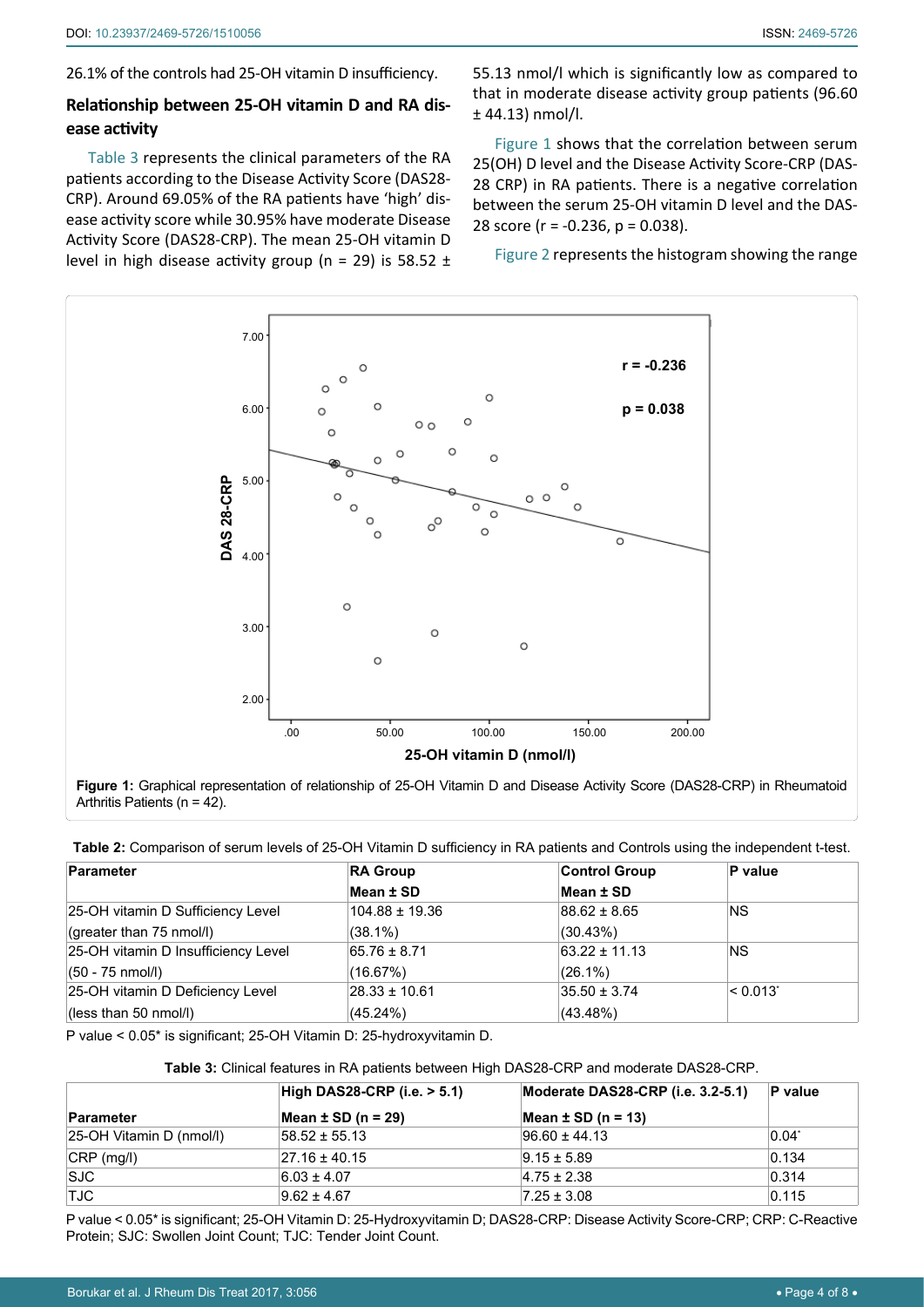of 25-OH vitamin D levels as seen in different age groups in RA patients in our study. All patients were divided into 3 groups: (1) Younger than 30 years; (2) 30 to 50 years and (3) Older than 50 years. Studies show that younger patients have lower serum 25-OH vitamin D levels than older patients with RA. It is observed that younger age is associated with lower serum 25-OH vitamin D levels [[21](#page-6-19)]. In our study, the 25-OH vitamin D levels in the groups of RAs as regards to distribution of age were not statistically different.

#### **Discussion**

25-OH vitamin D estimation was used in our study to determine the status of vitamin D levels because serum 25-OH vitamin D with a half-life of 2-3 weeks was the best indicator of reflecting the overall vitamin D status, compared to the half-life of 1,25-OH vitamin D which is only 3 to 4 hours [[22](#page-6-20)]. The patients with very active disease (DAS score > 2.1) are at higher risk of 25-OH vitamin D deficiency.

Our study showed a significant inverse correlation between the level of serum 25-OH vitamin D and DAS28-CRP score. Epidemiological studies suggest that adequate vitamin D levels decrease the risk of developing autoimmune diseases such as multiple sclerosis, inflammatory bowel disease, RA, and type I diabetes mellitus [[23](#page-6-21),[24](#page-7-1)]. Several studies have evaluated the correlation between 25-OH vitamin D levels and RA activity. In Abourazzak's study [\[25](#page-7-8)], serum 25-OH vitamin D concentration was inversely associated with DAS. In a study of 158 RA patients, Moghimi, et al. [[26\]](#page-7-9), found an inverse relationship between DAS and 25-OH vitamin D levels. Also, Zakeri, et al. [[27](#page-7-10)] and Chen, et al. [\[28](#page-7-11)] showed that 25-OH vitamin D deficiency is linked with the activity levels in RA. The study by Patel, et al. also observed a strong inverse correlation between serum 25-OH vitamin D level and DAS score at disease onset only, but not in patients with disease duration longer than 1-2 years [\[29\]](#page-7-0).

Our results are in accordance with the findings by Turhanoglu, et al. [[24\]](#page-7-1). The small number of patients included in our study may be seen as a limited sample. So, other studies with a larger patient number should also be considered. Our findings are in concordance with the findings by Kostoglou-Athanassiou, et al. [[12](#page-6-14)], Rossini, et al. [[10](#page-6-12)], Haque and Bartlett [[11](#page-6-13)]. Also, Welsh, et al. [\[30](#page-7-2)], Cutolo, et al. [[31\]](#page-7-3) and Kerr and colleagues [\[32](#page-7-4)] stated that 25-OH vitamin D deficiency is linked with increased disease activity in RA. However, other studies did not find a significant correlation between 25-OH vitamin D and RA activity scores [\[16](#page-6-4),[33](#page-7-5),[34](#page-7-6)]. In the study by Braun-Moscovici & colleagues [\[16\]](#page-6-4) they found no correlation between vitamin D levels and disease activity among 85 patients with Rheumatoid Arthritis. However, overall their subjects had high disease activity and low 25(OH) D3 levels, accounting for a high vitamin D deficiency rate, which might have influenced the study outcome and the lack of correlation between disease activity. Baker, et al. [[34](#page-7-6)] have shown that serum levels of 25-OH vitamin D did not correlate with RA activity and response to treatment was similar in patients with different levels of vitamin D. Studies conducted by Song and colleagues showed a correlation between vitamin D intake and the risk of RA [\[35](#page-7-7)]. Many Indian studies have reported low 25-OH vitamin D levels in the general population, in spite of abundant sunshine and exposure [\[5\]](#page-6-7).

We also observed a negative correlation between anti-CCP antibody levels and 25-OH vitamin D in RA patients ( $n = 17$ ) with disease duration of less than one year ( $r = -0.77$ ,  $p = 0.027$ ). The correlation between anti-CCP antibody and DAS score was studied by Wang Yanan, et al. According to Wang Yanan, et al. there was an inverse correlation between anti-CCP antibody and

<span id="page-4-0"></span>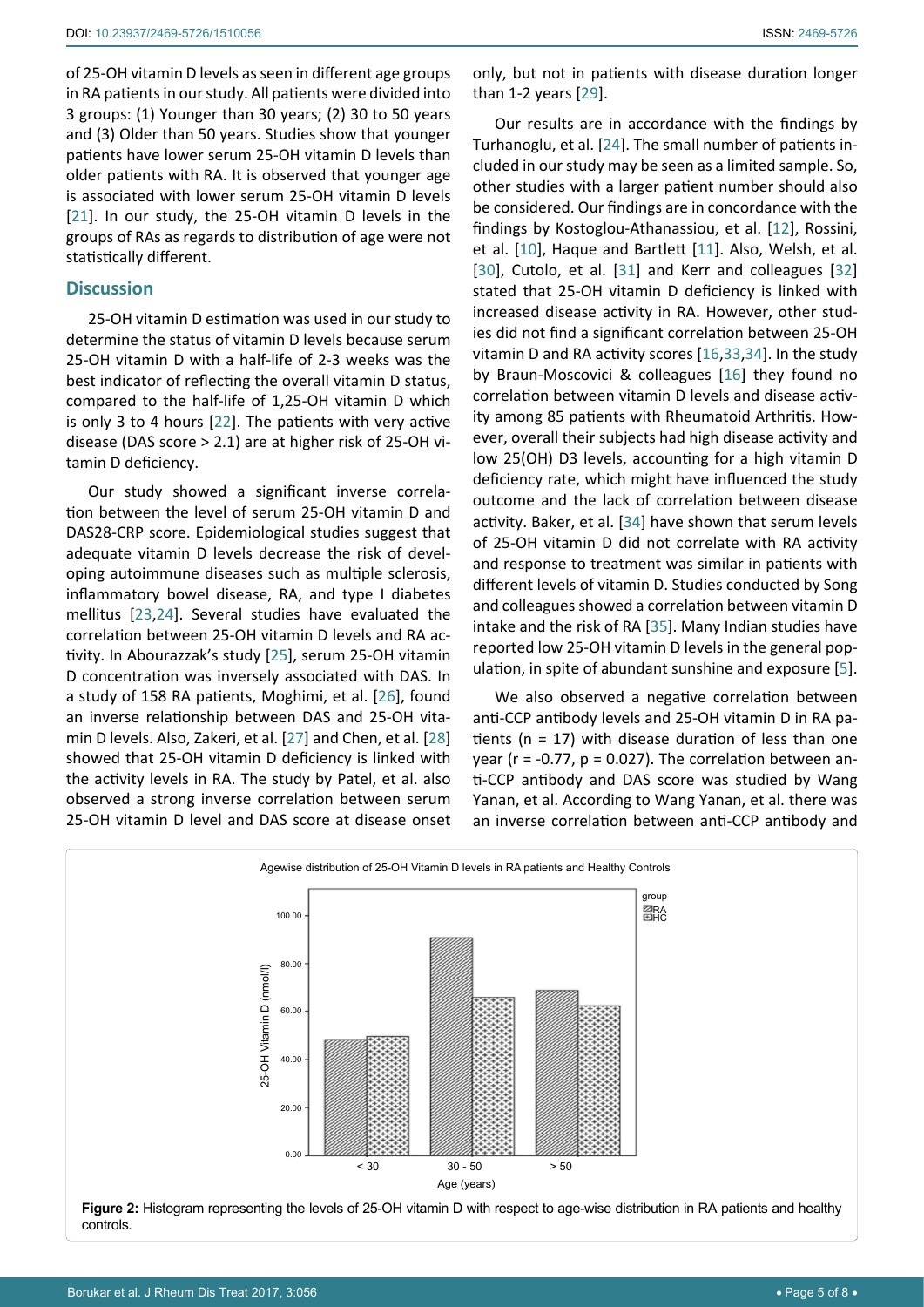disease activity in their study participants. So, anti-CCP antibody level can be used as an indicator for supplementation treatment of vitamin D in the RA patients [[2](#page-6-1)]. Serum 25-OH vitamin D level was negatively correlated to anti-CCP antibody level and disease activity, which implied the therapeutic role of serum 25-OH vitamin D in RA. In the study conducted by Sahebari, et al. anti-CCP levels showed a negative correlation with serum 25-OH vitamin D in new cases [\[36](#page-7-17)].

Vitamin D has modulatory effects on B lymphocytes and Ig production. Many immune cells containing vitamin D receptors (like monocytes, macrophages, dendritic cells, and activated T and B cells) possess the enzymatic machinery to convert vitamin D into its active form [\[37](#page-7-18)].

B lymphocytes play several critical roles in the pathogenesis of rheumatoid arthritis. They are the source of the rheumatoid factors and anticitrullinated protein antibodies, which contribute to immune complex formation and complement activation in the joints [\[38](#page-7-19)]. B cells can produce cytokines, chemokines, adhesion molecules, and angiogenesis factors that can potentially play important roles in the pathogenesis of RA. The most prominently studied aspect of B cell biology in RA is the production of antibodies against exogenous and self-antigens (such as the Fc region of IgG, the target of rheumatoid factor), and cyclic citrullinated peptides. Discovery of serum autoantibodies was one of the earliest indications of a role for B cells in RA [\[39\]](#page-7-20). The two most widely studied autoantibody systems included in the clinical management of patients with RA, are RFs and Anticitrullinated Protein Antibodies (ACPA) [\[40](#page-7-21)].

It is also reported that calcitrol inhibits plasma-cell differentiation and B-cell proliferation [\[41](#page-7-22)]. In RA disease, it is believed that the antigen-dependent T cell triggers an immune response essentially of the Th1 type. This activation has multiple effects, including activation and proliferation of endothelial and synovial cells, recruitment and activation of proinflammatory cells, secretion of cytokines and proteases by macrophages and fibroblast-like synovial cells, and production of auto-antibodies.

The mean 25-OH vitamin D levels were found to be similar to RA patients when compared to controls in our study. Attar, et al. [[20](#page-6-16)] also observed that the mean 25- OH vitamin D levels in patients with RA were similar to the Control group (32.3  $\pm$  14.4 nmol/l) vs. (31.4  $\pm$  16.4 nmol/l). Turhanoglu, et al. also reported that the 25-OH vitamin D levels in RA patients and controls were similar [[24](#page-7-1)]. Several studies have confirmed that 25-OH vitamin D deficiency is common in RA. Our study showed that there was a higher frequency of 25-OH vitamin D deficiency in RA patients as also seen in other countries. The deficiency seen in USA is 43%, in Italy 52% and in Iran 41% [[20](#page-6-16)]. We used two different cut-offs for defining the 25-OH vitamin D deficiency, insufficiency and sufficiency for the accuracy of the results. We observed that RA patients are deficient in 25-OH vitamin D levels as compared to the controls (45.24% vs. 43.48%). This level was statistically significant between the 25-OH vitamin D deficient RA patients and the 25-OH vitamin D deficient controls ( $p = 0.013$ ). Independent t-test was used to evaluate this difference.

It is seen that RA patients with high disease activity have lower 25-OH vitamin D levels as those with low activity score [[24\]](#page-7-1). Our study had 69.05% of the RA patients with high DAS28-CRP score while 30.95% with moderate DAS28-CRP scores. We also found that the patients with high DAS score had significantly lower 25-OH vitamin D than with moderate DAS score (p < 0.05). The reason for the lower levels may be due to poor exposure to direct sunlight. Azzeh, et al. [[22](#page-6-20)] has shown the trend of the baseline characteristics in their study participants according to the disease activity. In our study, 25-OH vitamin D levels in RA patients < 30 years of age is less as compared to the patients between 30-50 years of age (48.29  $\pm$  40.84) nmol/l vs. (79.21  $\pm$  55.58) nmol/l as represented in [Figure 2.](#page-4-0) Studies show that younger patients have lower serum vitamin D levels than older patients with RA [[21](#page-6-19)] Vitamin D deficiency has been reported from different parts of the world, particularly in southern countries, where more than 90% of the affected are elderly people. It is also reported that the 25- OH vitamin D deficiency is also frequent in the younger population [\[42](#page-7-12)].

Vitamin D is known to induce immunologic tolerance and its deficiency may increase the risk of development of autoimmune diseases such as RA [[12](#page-6-14)] Also, vitamin D has immunomodulatory properties. It appears to regulate the immune response by decreasing antigen presentation, inhibiting the T-helper type-1 (Th-1) cell that is directed against self-antigens. Also, Th1 type cells are a source of potent inflammatory cytokines such as IFN-gamma and TNF-alpha, which are major drivers of RA pathogenesis [\[43\]](#page-7-13). Varenna, et al. reported that vitamin D supplementation may be recommended for RA patients for the prevention and treatment of osteoporosis as well as for its possible effects on disease activity [[44\]](#page-7-14). Franco, et al. concluded in a meta-analysis that vitamin D supplementation could possibly reduce rheumatoid arthritis recurrence [[45\]](#page-7-15).

Recently, preventive treatment with vitamin D of individuals considered at high risk of developing autoimmune diseases has been proposed [[24\]](#page-7-1). Our findings are of great potential to clinicians as patients may be assessed as failing to respond adequately to disease modification in the presence of 25-OH vitamin D deficiency. This might have major implications for subsequent management, as they may then be subjected to treatment escalation in spite of the absence of any ongoing disease activity. This carries implications at both clinical and financial levels [\[46](#page-7-16)]. Hence, clinicians need to be aware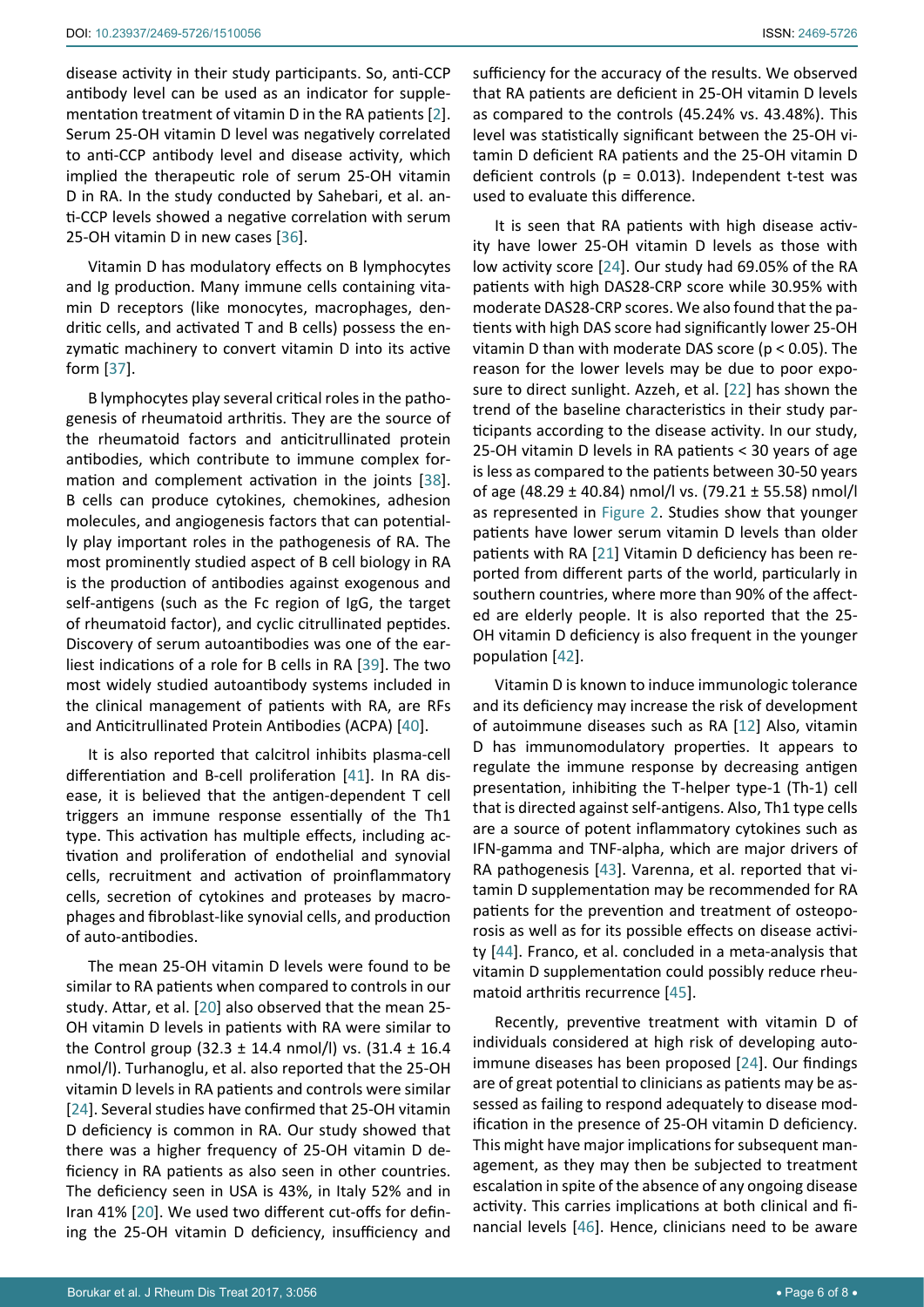of the potential confounding effect of 25-OH vitamin D deficiency in the assessment of RA disease activity using the DAS28 tool and should consider the measurement of 25-OH vitamin D levels in their RA patients.

#### **Conclusion**

Thus 25-OH vitamin D deficiency is common in patients with RA, and that 25-OH vitamin D deficiency may be linked to disease severity in RA. As vitamin D deficiency has been linked to diffuse musculoskeletal pain, these results have therapeutic implications. Vitamin D supplementation may be needed for the prevention of osteoporosis and for pain relief in patients with RA. Also, special attention should be given to checking 25- OH vitamin D levels in patients with high disease activity as it affects health status.

#### **Acknowledgements**

The authors wish to thank: The Director and the Management of Sir H. N. Medical Research Society for the Funds, the Scientific Advisory Committee of Sir H. N. Reliance Foundation Hospital and Research Centre for sanctioning the Project and the patients for participating in this project.

#### **Conflict of Interest**

There is no conflict of interest between any of the authors.

## **Ethics Consideration**

This study was approved by the Scientific Advisory Committee and the Institutional Ethics Committee of Sir H. N. Reliance Foundation Hospital and Research Centre and informed consent was taken from the patient before the collection of their samples. The study was carried out in accordance with the "Ethical Guidelines for Biomedical Research on Human Participants, 2006" by the Indian Council of Medical Research and the Declaration of Helsinki, 2008.

#### **References**

- <span id="page-6-0"></span>1. [Borukar SC, Chogle AR, Deo SS \(2016\) Importance of dis](https://www.omicsonline.org/open-access/importance-of-disease-activity-indices-in-indian-rheumatoid-arthritis-rapatients-of-western-region-.php?aid=80782)[ease activity indices in indian Rheumatoid Arthritis \(RA\)](https://www.omicsonline.org/open-access/importance-of-disease-activity-indices-in-indian-rheumatoid-arthritis-rapatients-of-western-region-.php?aid=80782)  [Patients of Western Region. Lupus: Open Access 1: 117.](https://www.omicsonline.org/open-access/importance-of-disease-activity-indices-in-indian-rheumatoid-arthritis-rapatients-of-western-region-.php?aid=80782)
- <span id="page-6-1"></span>2. [Wang Y, Zhang F, Wang S, Shang X, Luo S, et al. \(2016\)](https://www.google.co.in/url?sa=t&rct=j&q=&esrc=s&source=web&cd=2&ved=0ahUKEwi5q-rcmsLWAhUjT48KHfjQD9AQFggtMAE&url=http%3A%2F%2Fwww.archivesofrheumatology.org%2Ffull-text-pdf%2F756&usg=AFQjCNFo4VlNa5oLNKN6uCxiDIBBBRX2OA)  [Serum Vitamin D Level is Inversely Associated with An](https://www.google.co.in/url?sa=t&rct=j&q=&esrc=s&source=web&cd=2&ved=0ahUKEwi5q-rcmsLWAhUjT48KHfjQD9AQFggtMAE&url=http%3A%2F%2Fwww.archivesofrheumatology.org%2Ffull-text-pdf%2F756&usg=AFQjCNFo4VlNa5oLNKN6uCxiDIBBBRX2OA)[ti-Cyclic Citrullinated Peptide Antibody Level and Disease](https://www.google.co.in/url?sa=t&rct=j&q=&esrc=s&source=web&cd=2&ved=0ahUKEwi5q-rcmsLWAhUjT48KHfjQD9AQFggtMAE&url=http%3A%2F%2Fwww.archivesofrheumatology.org%2Ffull-text-pdf%2F756&usg=AFQjCNFo4VlNa5oLNKN6uCxiDIBBBRX2OA)  [Activity in Rheumatoid Arthritis Patients. Arch Rheumatol](https://www.google.co.in/url?sa=t&rct=j&q=&esrc=s&source=web&cd=2&ved=0ahUKEwi5q-rcmsLWAhUjT48KHfjQD9AQFggtMAE&url=http%3A%2F%2Fwww.archivesofrheumatology.org%2Ffull-text-pdf%2F756&usg=AFQjCNFo4VlNa5oLNKN6uCxiDIBBBRX2OA)  [31: 1-7.](https://www.google.co.in/url?sa=t&rct=j&q=&esrc=s&source=web&cd=2&ved=0ahUKEwi5q-rcmsLWAhUjT48KHfjQD9AQFggtMAE&url=http%3A%2F%2Fwww.archivesofrheumatology.org%2Ffull-text-pdf%2F756&usg=AFQjCNFo4VlNa5oLNKN6uCxiDIBBBRX2OA)
- <span id="page-6-2"></span>3. [Vedak TK, Ganwir V, Shah AB, Pinto C, Lele VR, et al.](https://www.ncbi.nlm.nih.gov/pubmed/26425010)  [\(2015\) Vitamin D as a marker of cognitive decline in elderly](https://www.ncbi.nlm.nih.gov/pubmed/26425010)  [Indian population. Ann Indian Acad Neurol 18: 314-319.](https://www.ncbi.nlm.nih.gov/pubmed/26425010)
- <span id="page-6-6"></span>4. [Jagtap S, Turankar AV, Bankar MA, Jaiswal KM, Motghare](http://isrpt.co.in/archives/7-Original Articlejuly.pdf)  [VM, et al. \(2014\) Status of Serum Vitamin D Levels in Pa](http://isrpt.co.in/archives/7-Original Articlejuly.pdf)[tients of Rheumatoid Arthritis: A Pilot Study. J Rational](http://isrpt.co.in/archives/7-Original Articlejuly.pdf)  [Pharmacother Res 2: 65-66](http://isrpt.co.in/archives/7-Original Articlejuly.pdf).
- <span id="page-6-7"></span>5. [Chandrashekara S, Patted A \(2015\) Role of vitamin D sup](https://www.ncbi.nlm.nih.gov/pubmed/26481198)[plementation in improving disease activity in rheumatoid ar](https://www.ncbi.nlm.nih.gov/pubmed/26481198)[thritis: An exploratory study. Int J Rheum Dis 20: 825-831.](https://www.ncbi.nlm.nih.gov/pubmed/26481198)
- <span id="page-6-8"></span>6. [Sharma R, Saigal R, Goyal L, Mital P, Yadav RN, et al.](https://www.ncbi.nlm.nih.gov/pubmed/25856934)  [\(2014\) Estimation of vitamin D levels in rheumatoid arthritis](https://www.ncbi.nlm.nih.gov/pubmed/25856934)  [patients and its correlation with the disease activity. J As](https://www.ncbi.nlm.nih.gov/pubmed/25856934)[soc Physicians India 62: 678-681.](https://www.ncbi.nlm.nih.gov/pubmed/25856934)
- <span id="page-6-9"></span>7. [Gupta R, Thabah MM, Aneja R, Kumar A, Varghese T, et](https://www.ncbi.nlm.nih.gov/pubmed/19359776)  [al. \(2009\) Usefulness of anti -CCP antibodies in rheumatic](https://www.ncbi.nlm.nih.gov/pubmed/19359776)  [diseases in Indian patients. Indian J Med Sci 63: 92-100.](https://www.ncbi.nlm.nih.gov/pubmed/19359776)
- <span id="page-6-10"></span>8. [Handa R, Rao UR, Lewis JF, Rambhad G, Shiff S, et al.](https://www.ncbi.nlm.nih.gov/pubmed/26171649)  [\(2016\) Literature review of rheumatoid arthritis in India. Int](https://www.ncbi.nlm.nih.gov/pubmed/26171649)  [J Rheum Dis 19: 440-451.](https://www.ncbi.nlm.nih.gov/pubmed/26171649)
- <span id="page-6-11"></span>9. [Deo SS, Shetty RR, Mistry KJ, Chogle AR \(2010\) Detection](https://www.ncbi.nlm.nih.gov/pubmed/21346905)  [of viral citrullinated peptide antibodies directed against EBV](https://www.ncbi.nlm.nih.gov/pubmed/21346905)  [or VCP: In Early Rheumatoid Arthritis patients of Indian or](https://www.ncbi.nlm.nih.gov/pubmed/21346905)[igin. J Lab Physicians 2: 93-99.](https://www.ncbi.nlm.nih.gov/pubmed/21346905)
- <span id="page-6-12"></span>10. [Rossini M, Bongi SM, Montagna GL, Minisola G, Malavolta](https://www.ncbi.nlm.nih.gov/pubmed/21114806)  [N, et al. \(2010\) Vitamin D deficiency in rheumatoid arthri](https://www.ncbi.nlm.nih.gov/pubmed/21114806)[tis: prevalence, determinants and associations with disease](https://www.ncbi.nlm.nih.gov/pubmed/21114806)  [activity and disability. Arthritis Res Ther 12: 216.](https://www.ncbi.nlm.nih.gov/pubmed/21114806)
- <span id="page-6-13"></span>11. [Haque UJ, Bartlett SJ \(2010\) Relationships among vitamin](https://www.ncbi.nlm.nih.gov/pubmed/20883640)  [D, disease activity, pain and disability in rheumatoid arthri](https://www.ncbi.nlm.nih.gov/pubmed/20883640)[tis. Clin Exp Rheumatol 28: 745-747.](https://www.ncbi.nlm.nih.gov/pubmed/20883640)
- <span id="page-6-14"></span>12. [Kostoglou-Athanassiou I, Athanassiou P, Lyraki A, Raftakis](https://www.ncbi.nlm.nih.gov/pubmed/23323190)  [I, Antoniadis C \(2012\) Vitamin D and rheumatoid arthritis.](https://www.ncbi.nlm.nih.gov/pubmed/23323190)  [Ther Adv Endocrinol Metab 3: 181-187.](https://www.ncbi.nlm.nih.gov/pubmed/23323190)
- <span id="page-6-15"></span>13. [Hong Q, Xu J, Xu S, Lian L, Zhang M, et al. \(2014\) Asso](https://www.ncbi.nlm.nih.gov/pubmed/24907153)[ciations between serum 25-hydroxyvitamin D and disease](https://www.ncbi.nlm.nih.gov/pubmed/24907153)  [activity, inflammatory cytokines and bone loss in patients](https://www.ncbi.nlm.nih.gov/pubmed/24907153)  [with rheumatoid arthritis. Rheumatology 53: 1994-2001.](https://www.ncbi.nlm.nih.gov/pubmed/24907153)
- <span id="page-6-3"></span>14. [Lin J, Liu J, Davies ML, Chen W \(2016\) Serum Vitamin D](https://www.ncbi.nlm.nih.gov/pubmed/26751969)  [Level and Rheumatoid Arthritis Disease Activity: Review](https://www.ncbi.nlm.nih.gov/pubmed/26751969)  [and Meta-Analysis. PLoS One 11: e0146351.](https://www.ncbi.nlm.nih.gov/pubmed/26751969)
- 15. [Gatenby P, Lucas R, Swaminathan A \(2013\) Vitamin D de](https://www.ncbi.nlm.nih.gov/pubmed/23370372)[ficiency and risk for rheumatic diseases: an update. Curr](https://www.ncbi.nlm.nih.gov/pubmed/23370372)  [Opin Rheumatol 25: 184-191.](https://www.ncbi.nlm.nih.gov/pubmed/23370372)
- <span id="page-6-4"></span>16. [Braun-Moscovici Y, Toledano K, Markovits D, Rozin A, Nahir](https://www.ncbi.nlm.nih.gov/pubmed/20033415)  [AM, et al. \(2011\) Vitamin D level: is it related to disease activity](https://www.ncbi.nlm.nih.gov/pubmed/20033415)  [in inflammatory joint disease? Rheumatol Int 31: 493-499.](https://www.ncbi.nlm.nih.gov/pubmed/20033415)
- <span id="page-6-5"></span>17. [Arnett FC, Edworthy SM, Bloch DA, McShane DJ, Fries JF,](https://www.ncbi.nlm.nih.gov/pubmed/3358796)  [et al. \(1988\) The American Rheumatism Association 1987](https://www.ncbi.nlm.nih.gov/pubmed/3358796)  [revised criteria for the classification of rheumatoid arthritis.](https://www.ncbi.nlm.nih.gov/pubmed/3358796)  [Arthritis Rheum 31: 315-324](https://www.ncbi.nlm.nih.gov/pubmed/3358796).
- <span id="page-6-17"></span>18. [DAS-score NL Department of Rheumatology, University](https://www.das-score.nl/das28/en/)  [Medical Centre Nijmegen - The Netherland.](https://www.das-score.nl/das28/en/)
- <span id="page-6-18"></span>19. [Aziz M, Dubey S \(2016\) Correlation between Vitamin D](http://www.academia.edu/27858734/Correlation_between_Vitamin_D_Deficiencyand_Rheumatoid_Arthritis_Patients)  [Deficiency and Rheumatoid Arthritis Patients. International](http://www.academia.edu/27858734/Correlation_between_Vitamin_D_Deficiencyand_Rheumatoid_Arthritis_Patients)  [Journal of Advanced Research 4: 804-813.](http://www.academia.edu/27858734/Correlation_between_Vitamin_D_Deficiencyand_Rheumatoid_Arthritis_Patients)
- <span id="page-6-16"></span>20. [Attar SM \(2012\) Vitamin D deficiency in rheumatoid ar](https://www.ncbi.nlm.nih.gov/pubmed/22588813)[thritis. Prevalence and association with disease activity in](https://www.ncbi.nlm.nih.gov/pubmed/22588813)  [Western Saudi Arabia. Saudi Med J 33: 520-525.](https://www.ncbi.nlm.nih.gov/pubmed/22588813)
- <span id="page-6-19"></span>21. [Matsumoto Y, Sugioka Y, Tada M, Okano T, Mamoto K, et](https://www.ncbi.nlm.nih.gov/pubmed/25211403)  [al. \(2015\) Relationships between serum 25-hydroxycalcif](https://www.ncbi.nlm.nih.gov/pubmed/25211403)[erol, vitamin D intake and disease activity in patients with](https://www.ncbi.nlm.nih.gov/pubmed/25211403)  [rheumatoid arthritis-TOMORROW study. Mod Rheumatol](https://www.ncbi.nlm.nih.gov/pubmed/25211403)  [25: 246-250.](https://www.ncbi.nlm.nih.gov/pubmed/25211403)
- <span id="page-6-20"></span>22. [Azzeh FS, Kensara OA \(2015\) Vitamin D is a Good Marker](https://www.ncbi.nlm.nih.gov/pubmed/26063950)  [for Disease Activity of Rheumatoid Arthritis Disease. Dis](https://www.ncbi.nlm.nih.gov/pubmed/26063950)  [Markers 2015: 260725.](https://www.ncbi.nlm.nih.gov/pubmed/26063950)
- <span id="page-6-21"></span>23. [Marques CD, Dantas AT, Fragoso TS, Duarte AL \(2010\)](https://www.ncbi.nlm.nih.gov/pubmed/21125142)  [The importance of vitamin D levels in autoimmune diseas](https://www.ncbi.nlm.nih.gov/pubmed/21125142)[es. Rev Bras Reumatol 50: 67-80.](https://www.ncbi.nlm.nih.gov/pubmed/21125142)